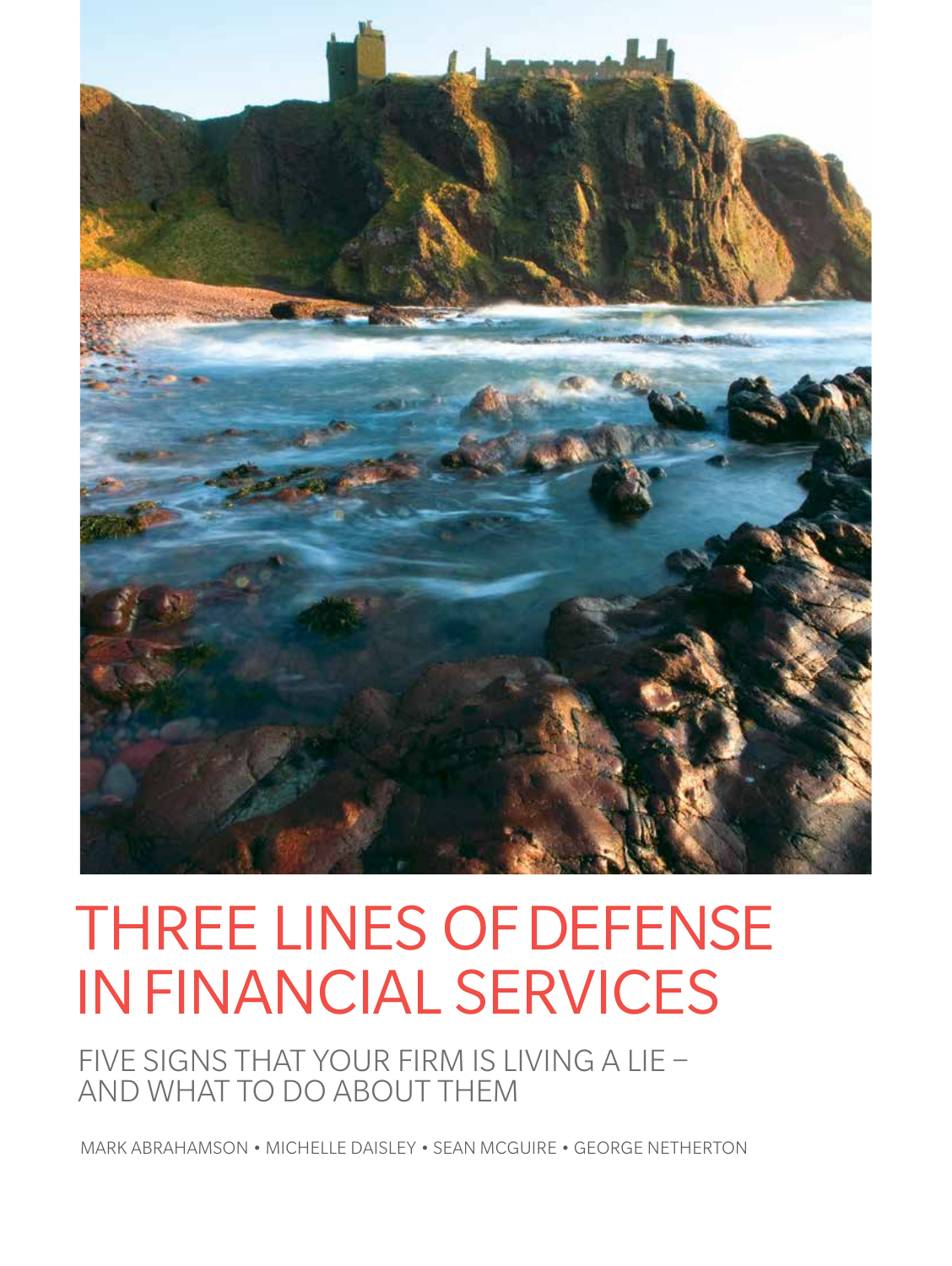sk any bank or insurance company today about how they organize themselves to manage the risks they face and you will undoubtedly hear about their "three lines of defense": risk taking, risk oversight, and risk assurance. Broadly, the first line is made up of the risk takers – who must own and track the risks they generate. The second line is an independent body within the organization that sets risk-taking limits and ensures that all risks are being appropriately managed. The third line audits and verifies the efforts of the other two to ensure that nothing falls through the cracks. (See Exhibit 1.)

This conceptual framework has governed the industry's approach to risk management for some time, but few financial services firms are really "walking the walk" when it comes to putting this into practice. In the summer of 2013, the United Kingdom's Parliamentary Committee on Banking Standards lambasted British financial services firms for paying lip service to the framework: "Responsibilities have been blurred, accountability diluted, and officers in risk, compliance, and internal audit have lacked the status to challenge front-line staff effectively." More recently, the Basel Committee on Banking Supervision revised its principles for banks in part to "strengthen the guidance on risk governance, including the risk management roles played by business units, risk management teams, and internal audit and control functions (the three lines of defense), as well as underline the importance of a sound risk culture to drive risk management within a bank."

The fundamental foundations of the model are sound: They are designed to offset asymmetric information, incentives, and natural optimism. And certainly, empowering professional pessimists to give voice to the "glass half empty" view of the world is sensible governance. But use of the model to deliver effective risk management requires a level of specificity and thoroughness that, to date, has largely been lacking from the industry. As a concept, the three lines of defense may be comforting. But without concrete follow-through by senior managers and boards, they can only provide a false – and perilous – sense of security.

## LIVING A LIE

There are five common signs that a financial institution might be purportedly "adopting" the three lines of defense, yet might not be living the three lines of defense in practice, in the sense of consistent and rigorous implementation – in other words, living a lie. This exposes the business to bad outcomes: off-strategy losses, groupthink, overconfidence, onerous control costs, or key judgments left unchallenged. These problems often come about because the business, risk, and audit functions have failed to jointly agree on risk ownership and activities in a holistic and comprehensive way, and senior management has failed to retain a sufficient level of granularity to be confident the model is genuinely being implemented.

The first of these signs is a "theater of the abstract." Institutions adopt the model, but fail to build out a list of risk activities and translate them into appropriate policies, process changes, and job descriptions. Worrying words might be: "It's more of a high-level construct here" and "our processes are about people making the right decision – not what hat they wear."

Another sign of a fundamental problem is not knowing whose line it is – that is, not clearly separating out roles to avoid underlapping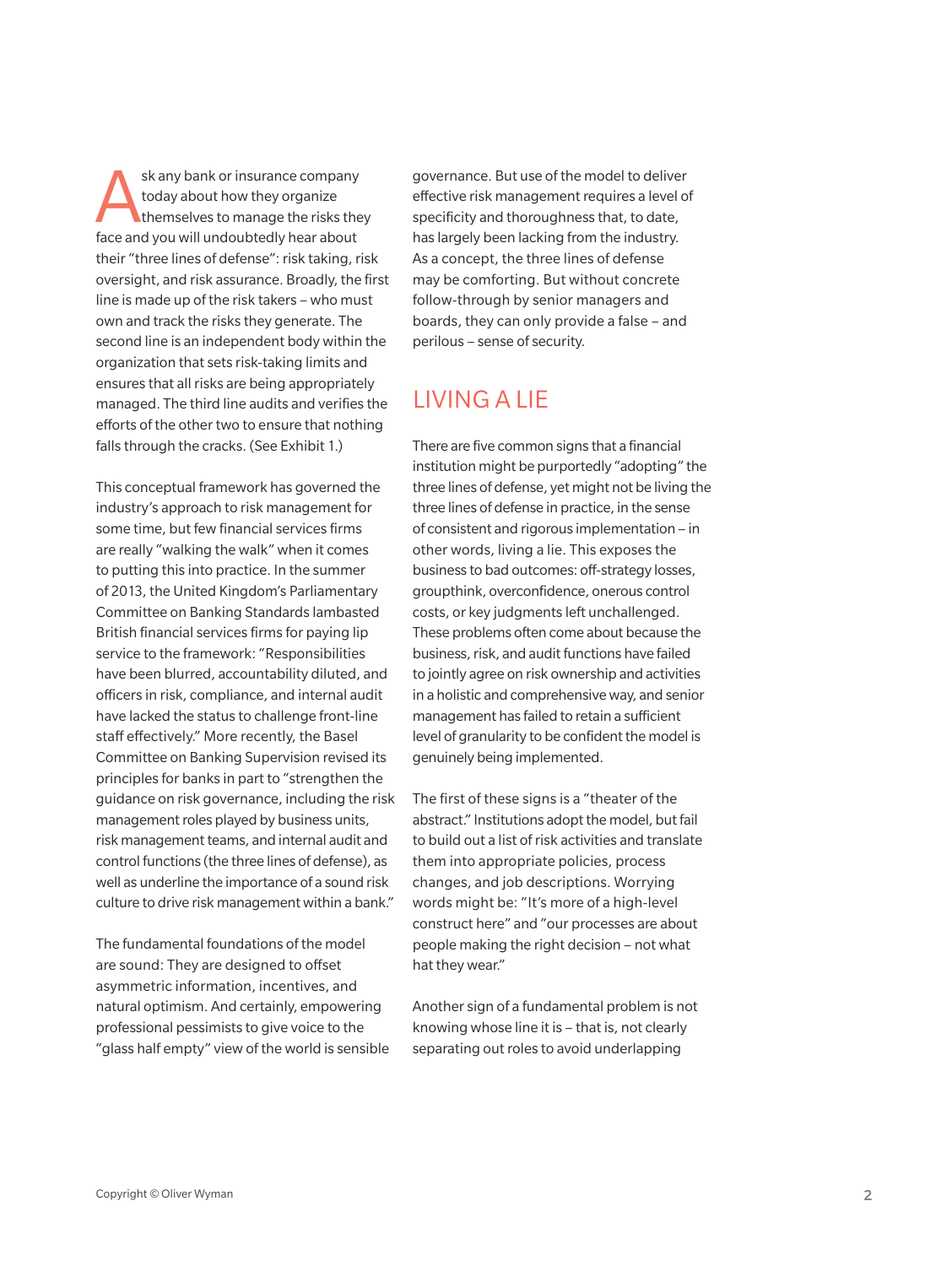## Exhibit 1: THE "THREE LINES OF DEFENSE" FOR FINANCIAL SERVICES

THE THREE LINES OF DEFENSE FRAMEWORK HAS LONG GOVERNED THE FINANCIAL SERVICES INDUSTRY BUT HAS RARELY DELIVERED EFFECTIVE RISK MANAGEMENT



1. ACCOUNTABILITY *People who benefit from taking risks should be accountable for those risks*

Source: Oliver Wyman analysis



2. INDEPENDENT CHALLENGE *Given asymmetric incentives, short-termism, and the natural optimism of risk takers, an independent control function is required to ensure risks are identified, controlled, and managed within appropriate boundaries*



3. ASSURANCE AND REVIEW *Independent assurance that the risk taker and risk controller interaction is working*

and overlapping. "We cover all three lines of defense" is not what you want to hear from any team in the organization. Allocating multiple lines to one person or group, or creating "safety blanket" teams to satisfy regulators, completely undermines the model.

A third indicator is that only the easy questions about risk are getting answered. "The model doesn't fit the reality of some parts of the business" is a clear warning sign. The firm may be failing to assign explicit responsibility for sensitive topics or grey areas, or to account for new and emerging risks, such as cybersecurity.

Just like contempt, familiarity can also breed complacency: "It's been like this for years, everyone knows their role." A strong and up-to-date risk management system requires regular updating to counter drift and ensure that all risks are accounted for.

Or worse, there can be a glaring gap between what executive teams assume the lines of defense teams are focusing on and what is actually happening, in part due to broad mandates. Unless key tasks are explicitly owned by a team, second line resources may remain overwhelmingly devoted to regulatory compliance and risk modeling. Words a senior manager never wants to hear, but often does, are: "We're not sure if that is a first or second line responsibility."

## BUILDING A DEFENSE THAT WORKS

If a financial-services firm is exhibiting one or more of these signs, it may be time for an intervention at the C-suite or board level. Poor risk management is expensive, inefficient, and dangerous: Redundancy of roles and processes cost money and add to red tape, without delivering better outcomes. Decision making slows when mandates are unclear and people